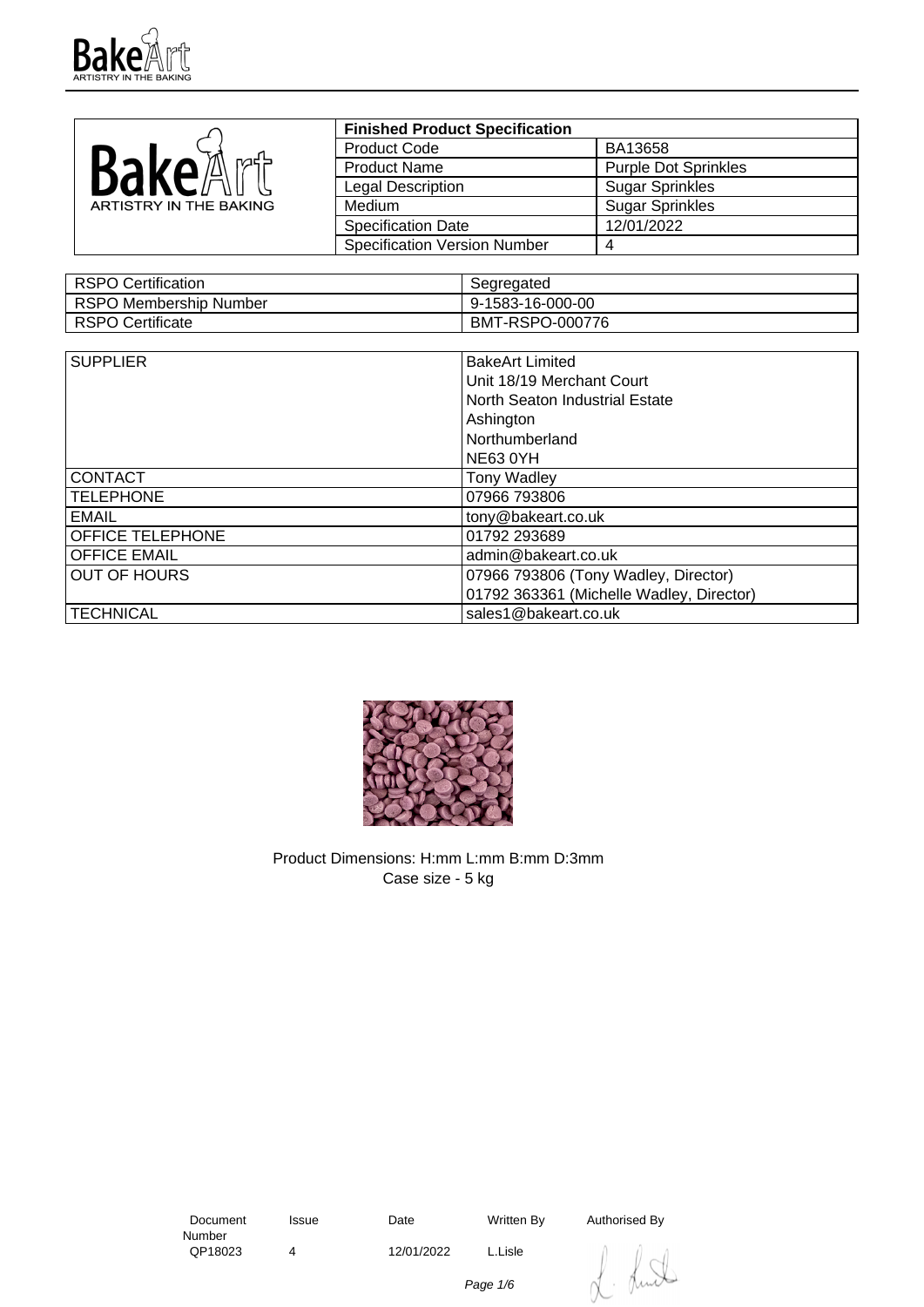

| <b>Full recipe</b>                                        |                      |               |                            |
|-----------------------------------------------------------|----------------------|---------------|----------------------------|
| <b>Ingredient Name</b>                                    | <b>Function</b>      | $\frac{0}{0}$ | <b>Country Of Origin</b>   |
| Sugar                                                     | Base                 | 73.704        | Belgium, The Netherlands,  |
|                                                           |                      |               | United Kingdom,            |
| Derived from: Beet<br><b>Rice Flour</b>                   | Base                 | 6.09          | Australia, Brazil,         |
|                                                           |                      |               | Cambodia, Egypt, Greece,   |
| Derived from: Rice. Not from                              |                      |               | Guyana, India, Kazakhstan, |
| GMO in accordance with Reg                                |                      |               | Myanmar, Paraguay,         |
| (EC) No 1829/2003 and (EC) No<br>1830/2003 and their      |                      |               | Portugal, Puerto Rico,     |
| amendments Heavy metal                                    |                      |               | Russian Federation, Spain, |
| testing carried out on this                               |                      |               | Thailand, Turkey,          |
| ingredient<br>Glucose Syrup                               | Base                 | 5.2845        | France,                    |
|                                                           |                      |               |                            |
| Derived from: Wheat (not<br>declarable)                   |                      |               |                            |
| Palm Oil                                                  | Base                 | 5.07          | Indonesia, Malaysia,       |
|                                                           |                      |               | Papua New Guinea,          |
| Derived from:Palm (RSPO<br>SG)                            |                      |               | Solomon Islands,           |
| Vegetable Fat (Palm                                       | Base                 | 2.0325        | Brazil, Colombia,          |
| Kernel, Palm Oil)                                         |                      |               | Indonesia, Malaysia, Papua |
|                                                           |                      |               | New Guinea,                |
| Derived from:palm kernel, palm<br>(RSPO-SG)               |                      |               |                            |
| Water                                                     | Base                 | 2.03          | United Kingdom,            |
|                                                           |                      |               |                            |
| <b>Invert Sugar Syrup</b>                                 | Base                 | 1.626         | The Netherlands,           |
| Derived from: Beet                                        |                      |               |                            |
| E341 (iii) Tricalcium                                     | Anti-caking agent    | 0.6705        | Germany,                   |
| phosphate                                                 |                      |               |                            |
|                                                           |                      |               |                            |
| Derived from:Calcium<br>FUNCTION anti-caking agent        |                      |               |                            |
| Not declarable                                            |                      |               |                            |
| E415 Xanthan Gum                                          | <b>Thickeners</b>    | 0.60975       | Austria,                   |
|                                                           |                      |               |                            |
| Derived from: Fermentation<br>with Xanthomonas campestris |                      |               |                            |
| E414 Gum Arabic                                           | <b>Thickeners</b>    | 0.60975       | Sudan,                     |
|                                                           |                      |               |                            |
| Derived from: Vegetable                                   |                      |               |                            |
| Stems of Acacia Senegal<br>E415 Xanthan Gum               | <b>Stabilisers</b>   | 0.5           | China,                     |
|                                                           |                      |               |                            |
| Derived from: Xanthomonas                                 |                      |               |                            |
| Campestris<br>E471 Mono - and                             | Emulsifier           | 0.4065        |                            |
| Diglycerides of Fatty Acids                               |                      |               | Denmark,                   |
|                                                           |                      |               |                            |
| Derived from:Palm (RSPO-SG)                               |                      |               |                            |
|                                                           |                      |               |                            |
|                                                           |                      |               |                            |
|                                                           |                      |               |                            |
| Document                                                  | <b>Issue</b><br>Date | Written By    | Authorised By              |

Number<br>QP18023

4 12/01/2022 L.Lisle

L. Lund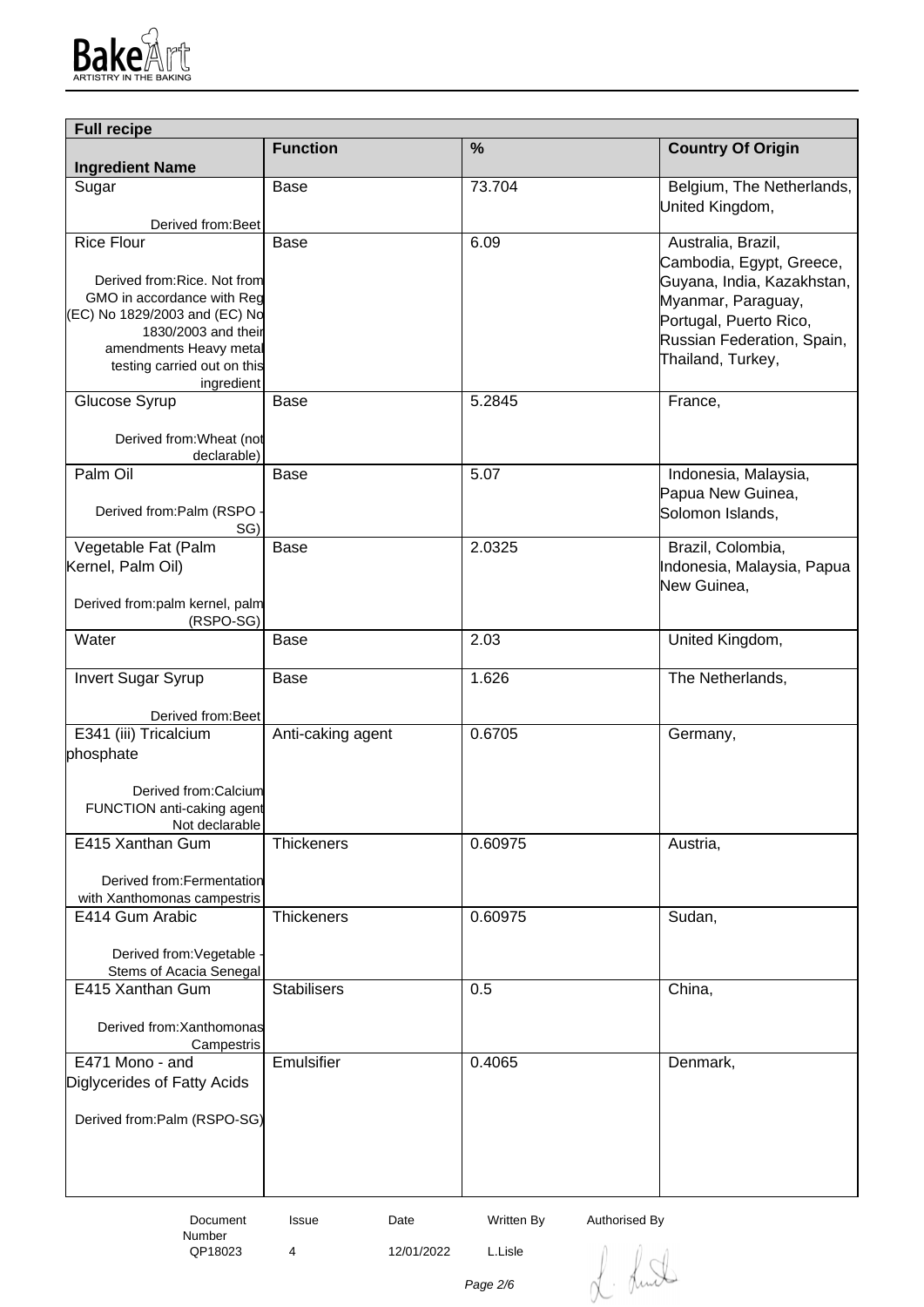

| E422 Glycerol                             | Humectant                | 0.4065    | Germany,                      |
|-------------------------------------------|--------------------------|-----------|-------------------------------|
| Derived from:Rapeseed. In                 |                          |           |                               |
| accordance with Guideline EU              |                          |           |                               |
| 1829/2003 and EU 1830/2003                |                          |           |                               |
| this product is free from                 |                          |           |                               |
| obligatory declaration                    |                          |           |                               |
| E162 Beetroot red                         | Colours                  | 0.3535    | France,                       |
|                                           |                          |           |                               |
| Derived from: Beta vulgaris L.            |                          |           |                               |
| E163 Anthocyanins                         | Colours                  | 0.195     | China,                        |
|                                           |                          |           |                               |
| Derived from:Red Cabbage                  |                          |           |                               |
| <b>Extraction method Aluminum</b>         |                          |           |                               |
| Lake                                      |                          |           |                               |
| Maltodextrin                              | Carriers                 | 0.15      | Austria, Czech Republic,      |
|                                           |                          |           | France, Germany, Hungary,     |
| Derived from: maize &/or potato           |                          |           | Italy, Poland, Slovakia,      |
| <b>FUNCTION carrier Not</b>               |                          |           | Spain, The Netherlands,       |
| declarable                                |                          |           | United States,                |
| Maltodextrin                              | Base                     | < 0.1%    | Belgium, The Netherlands,     |
|                                           |                          |           |                               |
| Derived from:Potato                       |                          |           |                               |
| E202 Potassium sorbate                    | Preservatives            | < 0.1%    | China,                        |
|                                           |                          |           |                               |
| Derived from: Scorbic acid &              |                          |           |                               |
| Potassium Hydroxide. Sulphur              |                          |           |                               |
| dioxide & sulphites ARE NOT               |                          |           |                               |
| (added) at concentrations of              |                          |           |                               |
| more than 10mg/kg or 10mg/l               |                          |           |                               |
| expressed as SO2                          |                          |           |                               |
| E1520 Propan-1,2-diol;                    | Carriers                 | < 0.1%    | France, Germany, Spain,       |
| propylene glycol                          |                          |           | The Netherlands,              |
|                                           |                          |           |                               |
| Derived from:Synthetic                    |                          |           |                               |
| <b>FUNCTION carrier Not</b><br>declarable |                          |           |                               |
| E300 Ascorbic Acid                        | <b>Acidity Regulator</b> | $< 0.1\%$ | China,                        |
|                                           |                          |           |                               |
| Derived from:Corn - Certified             |                          |           |                               |
| Non GMO FUNCTION acidity                  |                          |           |                               |
| regulator Not declarable                  |                          |           |                               |
| E330 Citric Acid                          | <b>Acidity Regulator</b> | < 0.1%    | Austria, Belarus, Belgium,    |
|                                           |                          |           | Belize, Czech Republic,       |
| Derived from: maize or molasse            |                          |           | Egypt, El Salvador, Ethiopia, |
| (beet or cane) FUNCTION                   |                          |           | France, Germany, Hungary,     |
| acidity regulator Not declarable          |                          |           | India, Indonesia, Mexico,     |
|                                           |                          |           | Poland, Romania, Russian      |
|                                           |                          |           | Federation, Slovakia, The     |
|                                           |                          |           |                               |
|                                           |                          |           | Netherlands,                  |

## **Ingredients Declaration**

 Ingredients: Sugar, Rice Flour, Glucose Syrup, Palm Oil, Vegetable Fat (Palm Kernel, Palm Oil), Invert Sugar Syrup, Thickeners: Xanthan Gum, Gum Arabic; Colours: Beetroot, Anthocyanin; Stabilisers: Xanthan Gum; Emulsifier: Mono - and Diglycerides of Fatty Acids; Humectant: Glycerol; Preservatives: Potassium sorbate.

> Document Number<br>QP18023

Issue Date Written By Authorised By

4 12/01/2022 L.Lisle

dunt

Page 3/6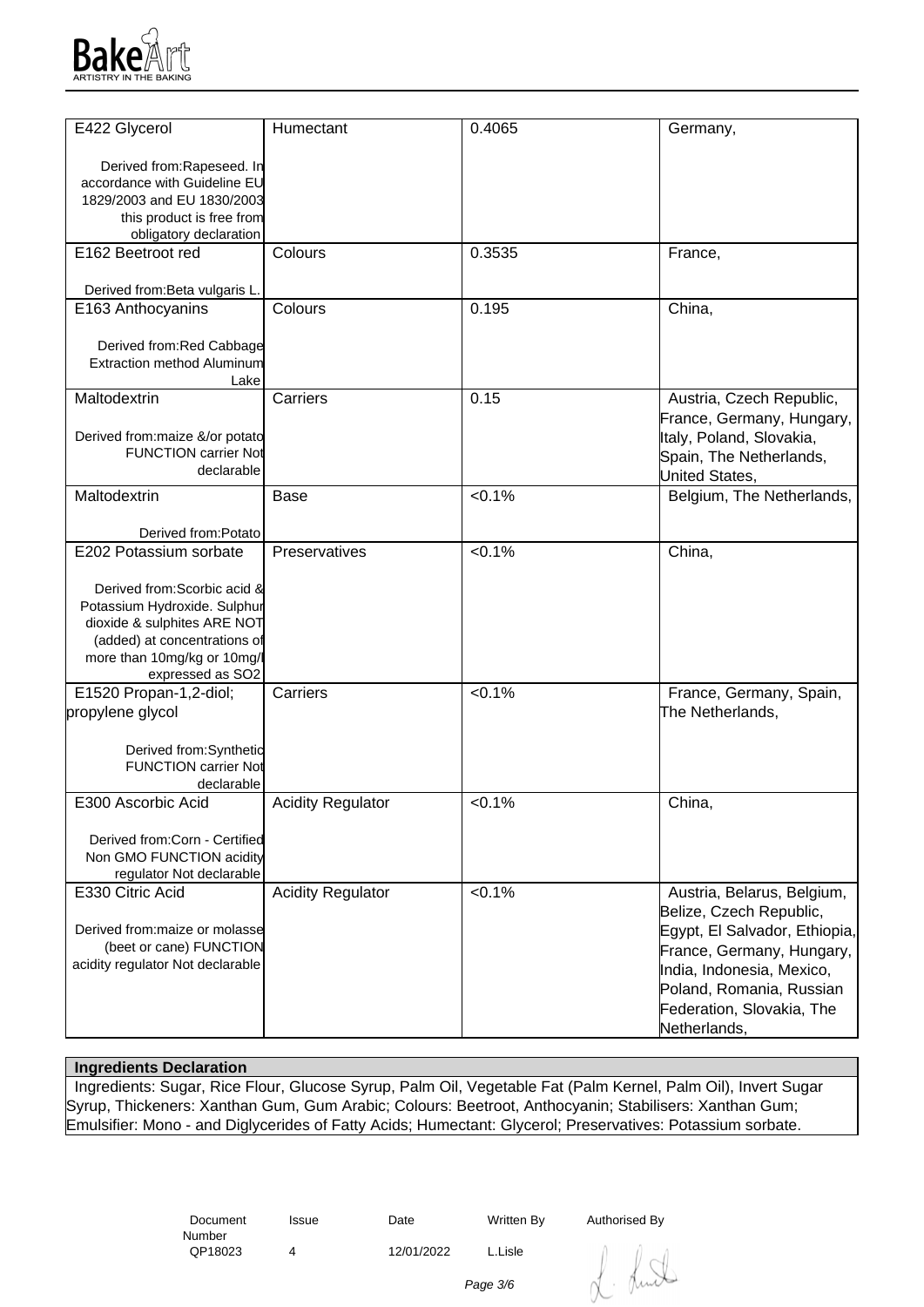

| <b>Allergy Information</b>                                      |  |                        |  |
|-----------------------------------------------------------------|--|------------------------|--|
| <b>Peanuts</b>                                                  |  | <b>Sesame</b>          |  |
| Fish                                                            |  | <b>Eggs</b>            |  |
| Soya                                                            |  | <b>Milk</b>            |  |
| Lupin                                                           |  | <b>Nuts</b>            |  |
| <b>Celery</b>                                                   |  | <b>Mustard</b>         |  |
| <b>Crustaceans</b>                                              |  | <b>Molluscs</b>        |  |
| <b>Cereals</b>                                                  |  | <b>Sulphur Dioxide</b> |  |
| + Product contains, +/- Product may contain, - Does not contain |  |                        |  |

| والمحدود والمسارات والمستحدث<br>----<br><b>Additional Information</b> |  |
|-----------------------------------------------------------------------|--|
|                                                                       |  |

| <b>Allergen Statement</b>           |  |
|-------------------------------------|--|
| This product is free from allergens |  |

| <b>Product Shelf Life:</b>                       |    |  |  |
|--------------------------------------------------|----|--|--|
| Maximum Life from date of manufacture: in months | 12 |  |  |
| Minimum Shelf Life on Delivery: in months        |    |  |  |
| Shelf Life Once Opened: in months                | ັ  |  |  |

| <b>Nutritional Information</b> |           |
|--------------------------------|-----------|
| Energy KJ                      | 1707.4    |
| <b>Energy Kcal</b>             | 402.9     |
| Fat                            | 7.1       |
| Fat (Saturated)                | 1.0       |
| of which mono-unsaturates 0.0  |           |
| of which polysaturates 0.0     |           |
| Carbohydrates                  | 84.2      |
| Sugars                         | 76.3      |
| of which polyols 0.0           |           |
| of which starch 0.0            |           |
| Protein                        | 0.5       |
| Sodium <sup>1</sup> 0.0        |           |
| Salt                           | 0.0       |
| Fibre 0.0                      |           |
| Moisture 0.0                   |           |
|                                | Ash $0.0$ |

 Document Number<br>QP18023

4 12/01/2022 L.Lisle

Issue Date Written By Authorised By



Page 4/6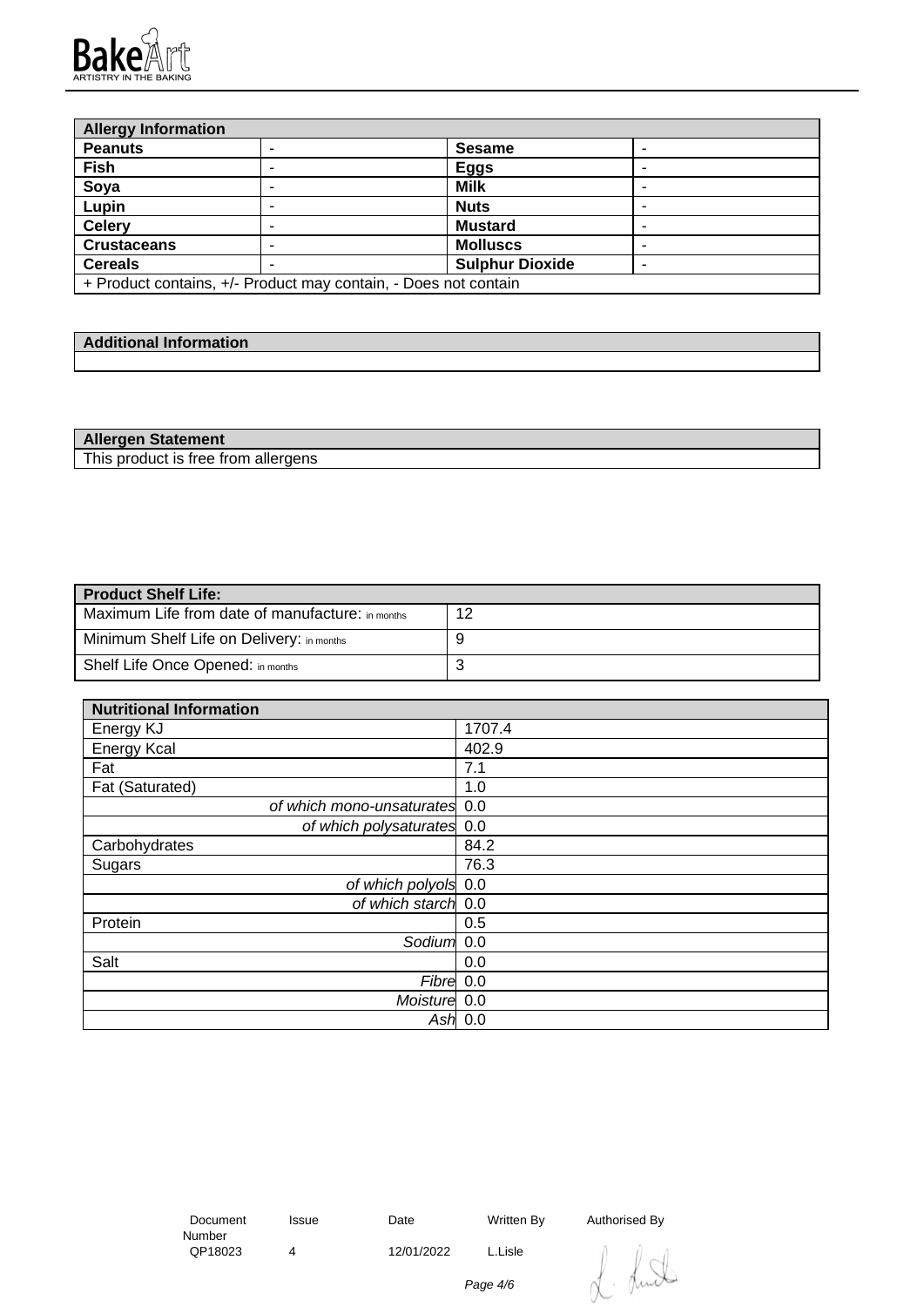

## **Recommended Storage Conditions**

Ambient storage in cool (15 - 20°C) dry conditions, protected from light and strong odours.

The natural colours used in this product are highly sensitive to light and temperature; the colour will change where variations to recommended storage conditions occur.

The natural colours used in this product are highly sensitive to pH; the colour will change where pH is < 5.5.

| <b>Packaging</b>         |                 |              |       |        |         |              |
|--------------------------|-----------------|--------------|-------|--------|---------|--------------|
|                          | <b>Material</b> | <b>Size</b>  | Guage | Weight | Qty per | Total weight |
| Component                |                 |              |       |        | back    | per pack     |
| Blue plastic   Polythene |                 | 419 x        |       | 31.4g  |         | 62.8g        |
| bags                     |                 | 686mm        |       |        |         |              |
| Sprinkle                 | Double          | $325$ mm $x$ |       | 266.8g |         | 266.8g       |
| Box                      | Walled          | 225mm x      |       |        |         |              |
|                          | Cardboard       | 125mm        |       |        |         |              |

| <b>Palm Oil Percentage</b>                  |      |
|---------------------------------------------|------|
| Total Palm Oil (%)                          | 6.38 |
| Total Palm Kernel (%)                       | .13  |
| Total Palm Oil & Palm Kernel in product (%) | 7.51 |

| <b>Free From:</b>           |     |                            |     |
|-----------------------------|-----|----------------------------|-----|
| <b>Artificial Colours</b>   | Yes | <b>Artificial Flavours</b> | Yes |
| <b>Artificial Sweetners</b> | Yes | Preservatives              | No  |
| MonoSodiumGlutamate         | Yes | <b>Modified Organisms</b>  | Yes |
| Irradiated Ingredients      | Yes | <b>Hydrogenated Fats</b>   | Yes |

| <b>Suitable For:</b> |                                  |                      |                                  |
|----------------------|----------------------------------|----------------------|----------------------------------|
| Nut/Seed Allergy     | Yes                              | Lacto-Ovo Vegetarian | Yes                              |
| <b>Sufferers</b>     |                                  |                      |                                  |
| Lactose Intolerance  | Yes                              | Vegetarians          | Yes                              |
| Coeliacs             | Yes                              | Vegans               | Yes                              |
| Kosher               | <b>Yes without Certification</b> | Halal                | <b>Yes without Certification</b> |

| Tariff Cu<br>Code                     |  |
|---------------------------------------|--|
| .99.91<br>-90<br>ገ⊿<br>$\cdot$<br>. . |  |

4 12/01/2022 L.Lisle

Issue Date Written By Authorised By



Page 5/6